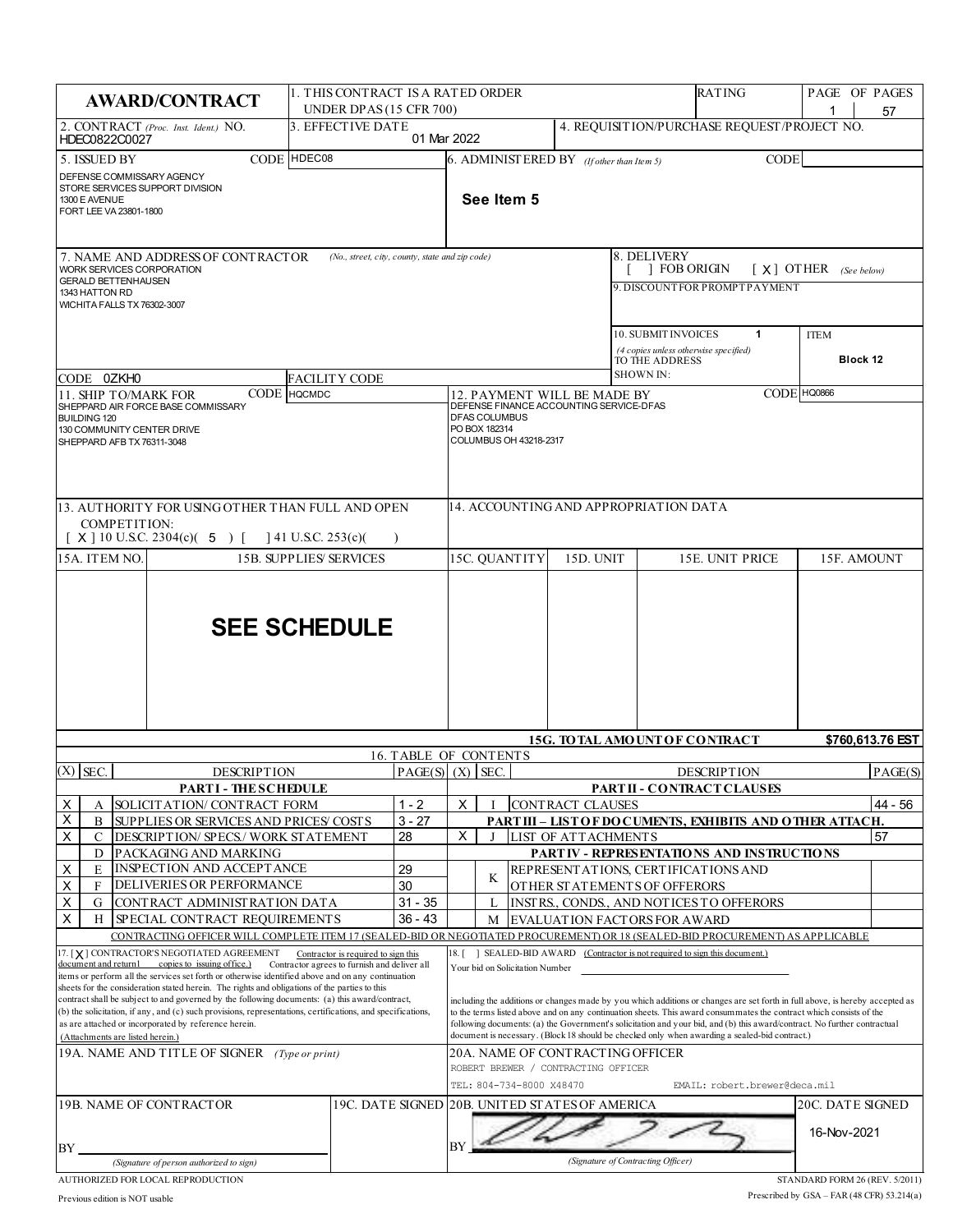Page 2 of 57

## Section A - Solicitation/Contract Form

## CLAUSES INCORPORATED BY FULL TEXT

## IMPORTANT INFORMATION FREEDOM OF INFORMATION ACT (FOIA) SOLICITATION AND CONTRACTS FOIA AND POSTING NOTICE

Any award(s) resulting from issuance of this solicitation or quote may be posted in the DeCA Freedom of Information Act (FOIA) electronic reading room at www.commissaries.com. The posting will contain the total contract award amount, as well as any awarded individual contract line item pricing (CLIN and Sub-CLIN). Unexercised option prices will not be published.

In compliance with the provisions of Executive Order 12600, the contract holder may identify to the agency FOIA Officer (foia@deca.mil), within 21 calendar days of the contract award date, any information contained in the contract that it deems to be confidential commercial information. The FOIA officer will review the submission and contact the contract holder with a decision. Failure to identify any such information will be interpreted by the Agency as the contract holder having no such information to identify or withhold from posting in the FOIA electronic reading room.

The postings typically take place at a minimum of two distinct points; upon the initial award of the contract and then again after the final option period has been exercised. However, should a FOIA request for the contract be received in the interim, the contract may be reposted including any awarded contract pricing up to the date of the FOIA request. Unexercised option prices will not be published.

This action is being taken to ensure contract award information is available to the general public, as it was in the past, pursuant to the President's January 21, 2009 memorandum regarding the Freedom of Information Act (FOIA).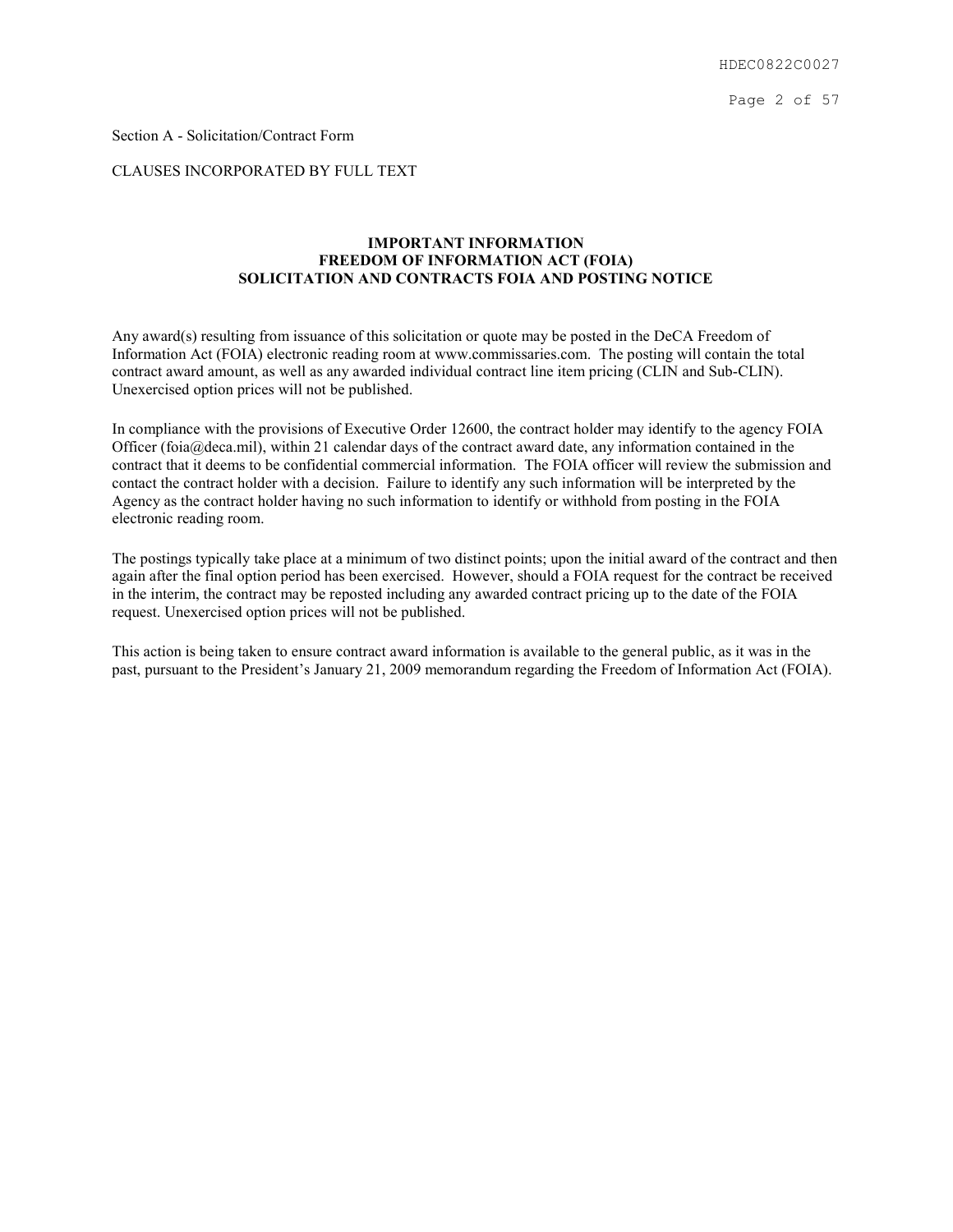HDEC0822C0027 Page 3 of 57 Section B - Supplies or Services and Prices ITEM NO SUPPLIES/SERVICES QUANTITY UNIT UNIT PRICE AMOUNT  $\text{0001}$  \$0.00 SERVICES: NON-PERSONAL FFP Provide all of the necessary supervision, personnel, supplies and equipment to perform Shelf Stocking, Receiving/Storage/Holding Area (RSHA) and Custodial Operations for the Sheppard AFB Commissary located near Wichita Falls, Texas, in accordance with Attachment 1, the Performance Work Statement (PWS) and all terms and conditions herein. BASE YEAR: March 1, 2022 through February 28, 2023 NET AMT \$0.00 ITEM NO SUPPLIES/SERVICES QUANTITY UNIT UNIT PRICE AMOUNT 0001AA 307,776 Case \$0.85577 \$263,385.47 EST SHELF STOCKING OPERATIONS FFP Perform Shelf Stocking Operations (includes overwrites between 0 and 8%) in accordance with Attachment 1, PWS. NOTE: The quantity shown is an ESTIMATED quantity. FOB: Destination S299

NET AMT \$263,385.47 (EST.)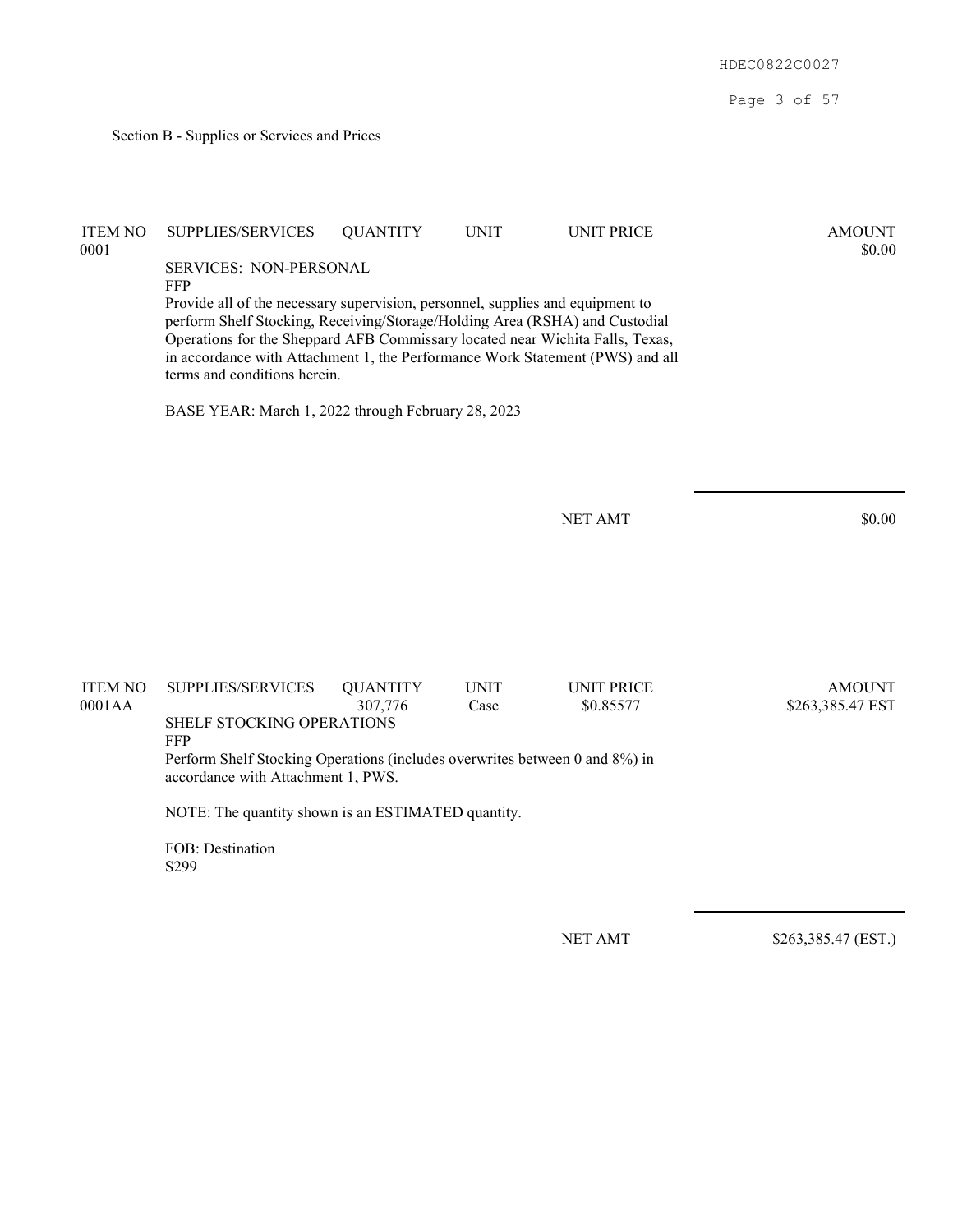Page 4 of 57

| <b>ITEM NO</b><br>0001AB | SUPPLIES/SERVICES<br>PAYMENT FOR EXCESS OVERWRITES                                                                       | <b>QUANTITY</b><br>500 | <b>UNIT</b><br>Case | <b>UNIT PRICE</b><br>\$0.51346 | <b>AMOUNT</b><br>\$256.73 EST |  |  |  |
|--------------------------|--------------------------------------------------------------------------------------------------------------------------|------------------------|---------------------|--------------------------------|-------------------------------|--|--|--|
|                          | FFP<br>Perform Shelf Stocking Operations (includes overwrites between 0 and 8%) in<br>accordance with Attachment 1, PWS. |                        |                     |                                |                               |  |  |  |
|                          | NOTE: The quantity shown is an ESTIMATED quantity.                                                                       |                        |                     |                                |                               |  |  |  |
|                          | FOB: Destination<br>S299                                                                                                 |                        |                     |                                |                               |  |  |  |
|                          |                                                                                                                          |                        |                     |                                |                               |  |  |  |
|                          |                                                                                                                          |                        |                     | <b>NET AMT</b>                 | \$256.73 (EST.)               |  |  |  |
|                          |                                                                                                                          |                        |                     |                                |                               |  |  |  |
|                          |                                                                                                                          |                        |                     |                                |                               |  |  |  |
|                          |                                                                                                                          |                        |                     |                                |                               |  |  |  |
| <b>ITEM NO</b>           | SUPPLIES/SERVICES                                                                                                        | <b>QUANTITY</b>        | <b>UNIT</b>         | <b>UNIT PRICE</b>              | <b>AMOUNT</b>                 |  |  |  |
| 0001AC                   | <b>INVENTORY PREPARATION</b>                                                                                             | 100                    | Hours               | \$24.44                        | \$2,444.00 EST                |  |  |  |
|                          | FFP<br>Perform Inventory Preparation Services in accordance with Attachment 1,<br>PWS.                                   |                        |                     |                                |                               |  |  |  |
|                          | NOTE: The quantity shown is an ESTIMATED quantity.                                                                       |                        |                     |                                |                               |  |  |  |
|                          | FOB: Destination<br>S299                                                                                                 |                        |                     |                                |                               |  |  |  |
|                          |                                                                                                                          |                        |                     |                                |                               |  |  |  |

NET AMT \$2,444.00 (EST.)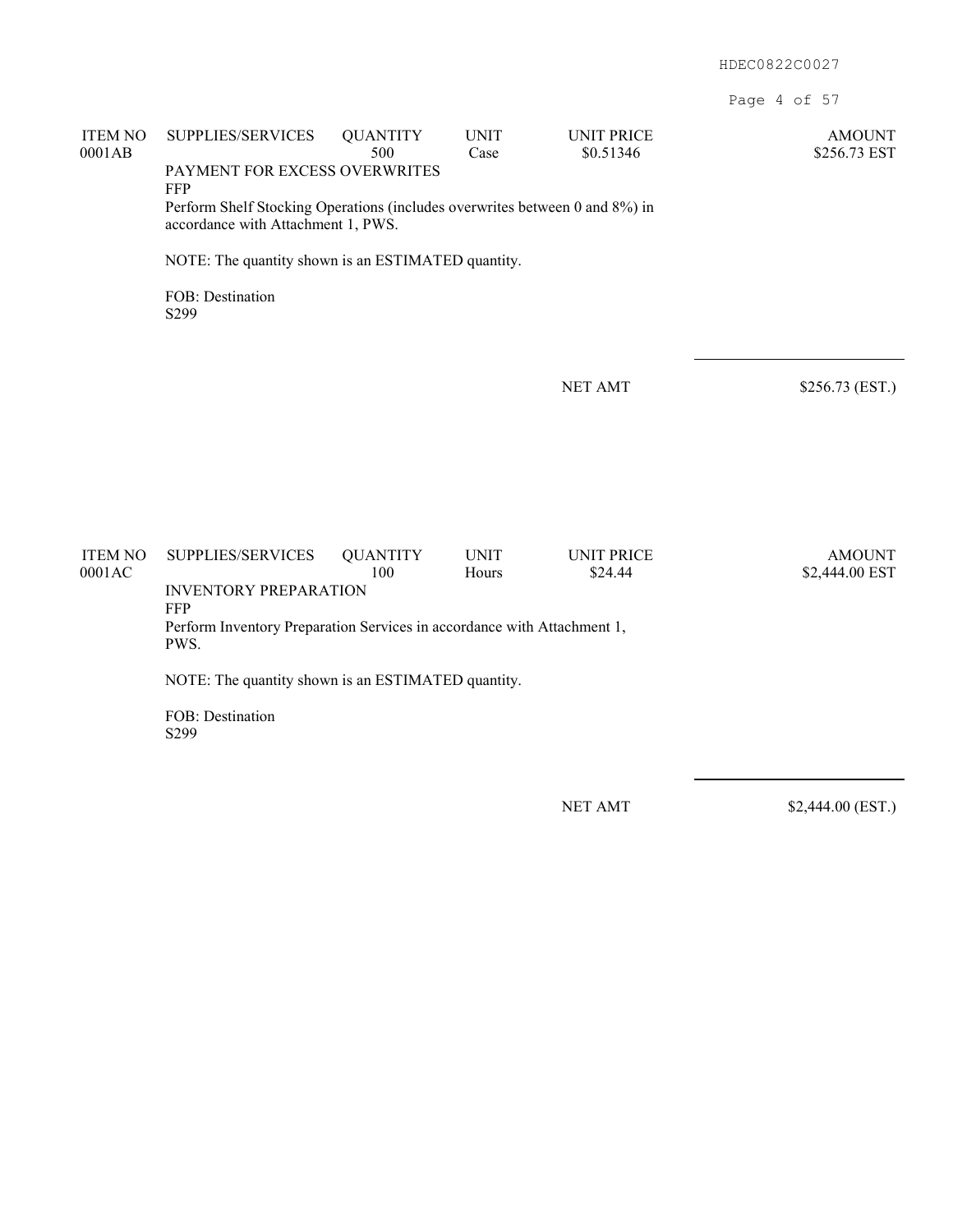Page 5 of 57

| <b>ITEM NO</b><br>0001AD | SUPPLIES/SERVICES<br>RECEIVING/STORAGE/HOLDING AREA OPERATION<br>FFP<br>Perform Receiving/Storage/Holding Area Operations in accordance with | <b>AMOUNT</b><br>\$79,397.64 |                      |                              |                               |  |  |  |
|--------------------------|----------------------------------------------------------------------------------------------------------------------------------------------|------------------------------|----------------------|------------------------------|-------------------------------|--|--|--|
|                          | Attachment 1, PWS.<br>FOB: Destination<br>S299                                                                                               |                              |                      |                              |                               |  |  |  |
|                          |                                                                                                                                              |                              |                      | <b>NET AMT</b>               | \$79,397.64                   |  |  |  |
|                          |                                                                                                                                              |                              |                      |                              |                               |  |  |  |
| <b>ITEM NO</b><br>0001AE | SUPPLIES/SERVICES<br>MHE SUPPORT FOR INVENTORIES<br><b>FFP</b><br>Perform MHE support for inventories in accordance with Attachment 1, PWS.  | <b>QUANTITY</b><br>16        | <b>UNIT</b><br>Hours | <b>UNIT PRICE</b><br>\$28.49 | <b>AMOUNT</b><br>\$455.84 EST |  |  |  |
|                          | NOTE: The quantity shown is an ESTIMATED quantity.                                                                                           |                              |                      |                              |                               |  |  |  |
|                          | FOB: Destination<br>S299                                                                                                                     |                              |                      |                              |                               |  |  |  |

NET AMT \$455.84 (EST.)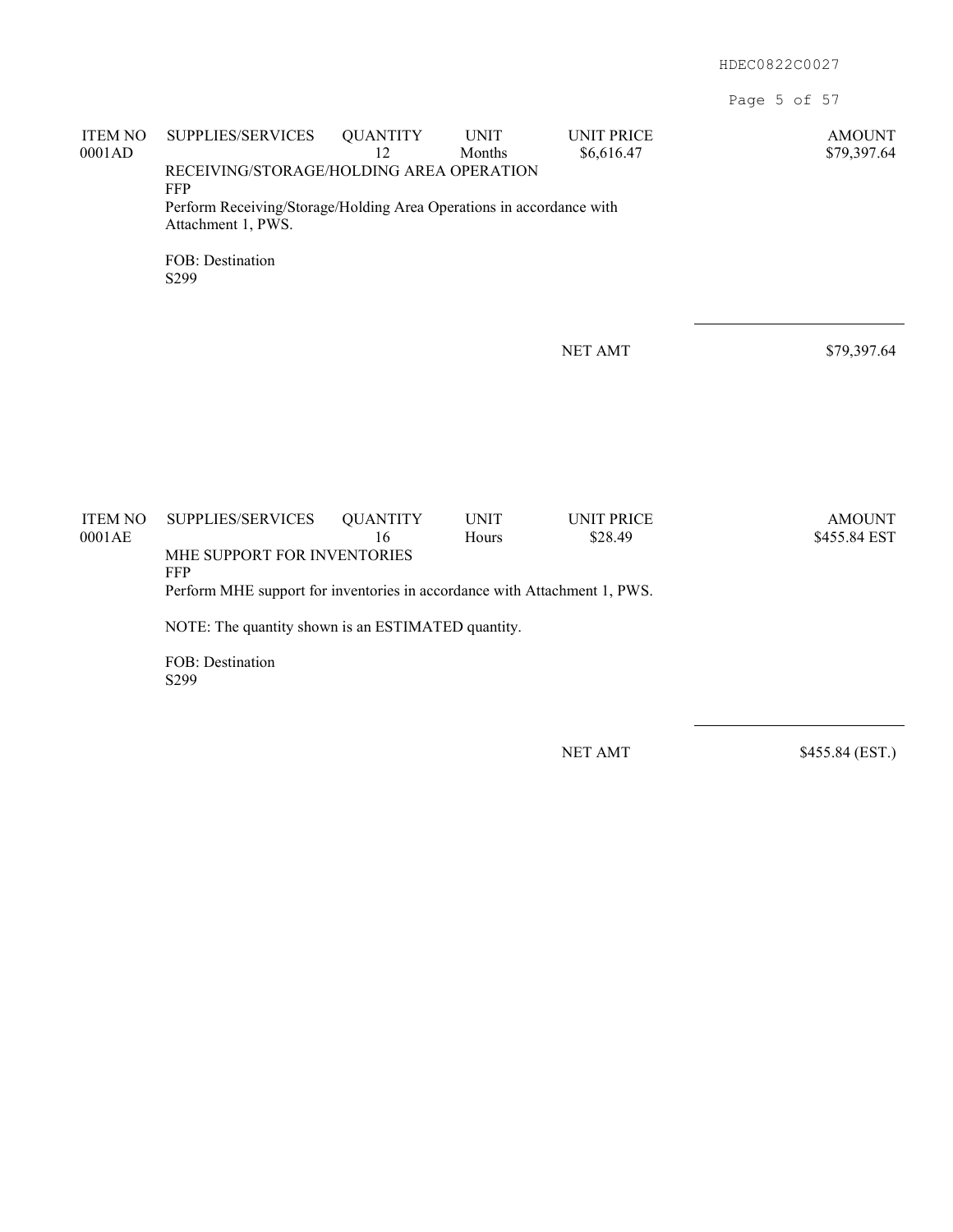Page 6 of 57

| <b>ITEM NO</b><br>0001AF | SUPPLIES/SERVICES                                                                                                                                                                                                   | <b>QUANTITY</b><br>12 | <b>UNIT</b><br>Months | <b>UNIT PRICE</b><br>\$22,508.11 | <b>AMOUNT</b><br>\$270,097.32 |  |  |  |                          |
|--------------------------|---------------------------------------------------------------------------------------------------------------------------------------------------------------------------------------------------------------------|-----------------------|-----------------------|----------------------------------|-------------------------------|--|--|--|--------------------------|
|                          | <b>CUSTODIAL OPERATIONS (MAIN)</b><br><b>FFP</b><br>Perform Custodial Operations EXCLUDING the Meat Processing, Preparation,<br>and Wrapping Area, RSHA, and Outside Areas in accordance with Attachment 1,<br>PWS. |                       |                       |                                  |                               |  |  |  |                          |
|                          |                                                                                                                                                                                                                     |                       |                       |                                  |                               |  |  |  | FOB: Destination<br>S299 |
|                          |                                                                                                                                                                                                                     |                       |                       |                                  |                               |  |  |  |                          |
|                          |                                                                                                                                                                                                                     |                       |                       | <b>NET AMT</b>                   | \$270,097.32                  |  |  |  |                          |
|                          |                                                                                                                                                                                                                     |                       |                       |                                  |                               |  |  |  |                          |
|                          |                                                                                                                                                                                                                     |                       |                       |                                  |                               |  |  |  |                          |
|                          |                                                                                                                                                                                                                     |                       |                       |                                  |                               |  |  |  |                          |
| <b>ITEM NO</b>           | SUPPLIES/SERVICES                                                                                                                                                                                                   | <b>QUANTITY</b>       | <b>UNIT</b>           | <b>UNIT PRICE</b>                | <b>AMOUNT</b>                 |  |  |  |                          |
| 0001AG                   | 12<br>Months<br>\$6,041.29<br>\$72,495.48<br><b>CUSTODIAL OPERATIONS (MEAT ROOM)</b><br><b>FFP</b>                                                                                                                  |                       |                       |                                  |                               |  |  |  |                          |
|                          | Perform Meat Processing, Preparation and Wrapping Area Custodial tasks in<br>accordance with Attachment 1, PWS.                                                                                                     |                       |                       |                                  |                               |  |  |  |                          |
|                          | FOB: Destination<br>S299                                                                                                                                                                                            |                       |                       |                                  |                               |  |  |  |                          |
|                          |                                                                                                                                                                                                                     |                       |                       |                                  |                               |  |  |  |                          |

NET AMT \$72,495.48